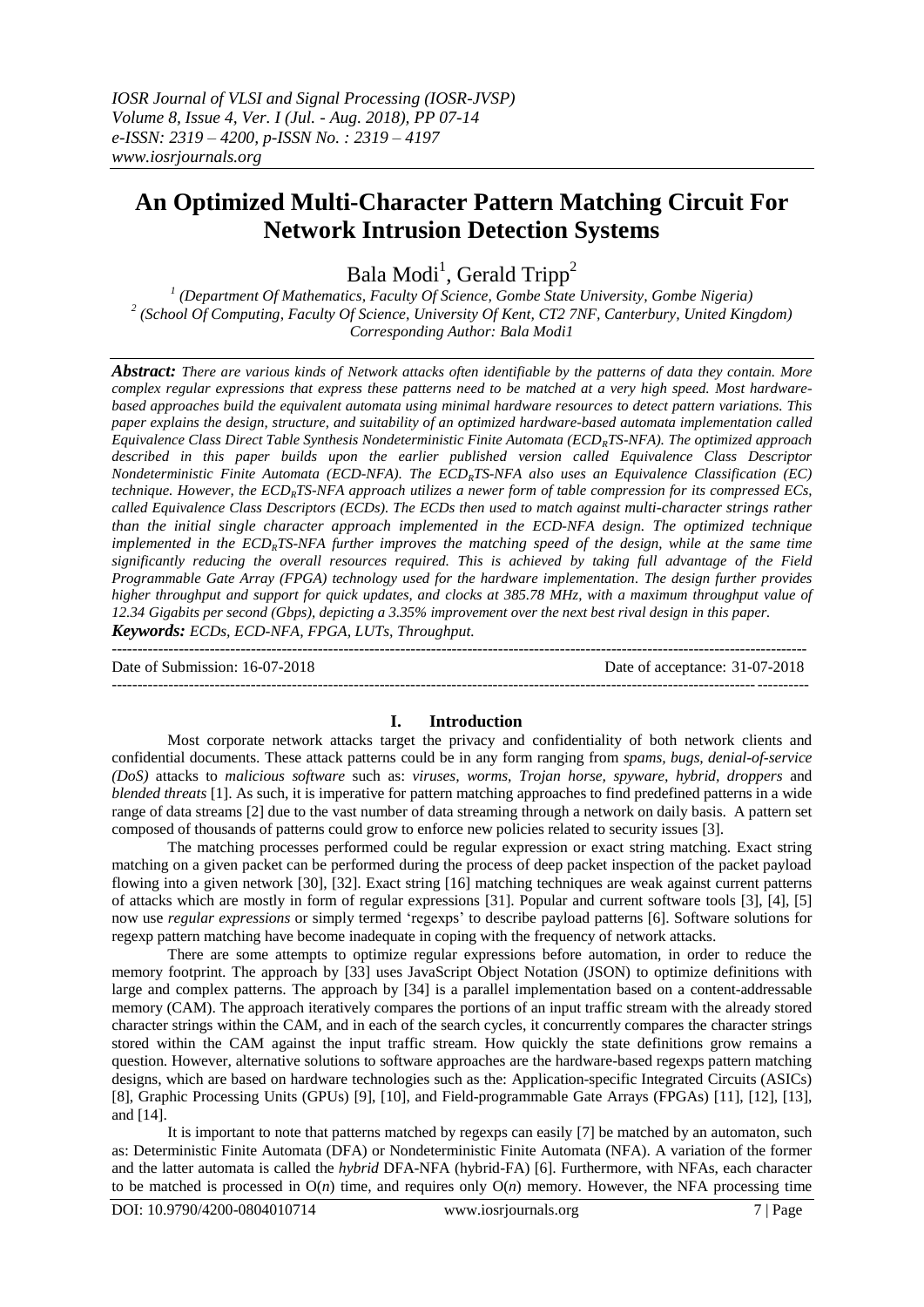could be reduced to  $O(1)$ , but require  $O(n^2)$  memory [\[15\]](#page-6-14) on FPGAs, and is achievable by exploiting it's finegrained parallelism, which is a great advantage over microprocessors. NFA-based approaches are fast becoming popular because of their memory conservation and ability utilize the *re-configurability* [\[19\]](#page-6-15) structure that current FPGAs have. The regexps utilized in this paper design are drawn from rulesets found in the popular Snort community rulesets [\[30\],](#page-7-0) [\[3\].](#page-6-2)

The EC technique described in [\[31\]](#page-7-2) is retained for classifying all the input strings that have the same effect on the automata. The process also creates the relevant ECDs. The ECDs are then assigned and used to drive the automata. The matching process utilizes Block Random Access Memories (BRAMs) and is used to perform the software compression of all the raw data inputs into their various equivalence class vectors of next state transitions. The equivalence classes of vector states are then mapped to their respective ECDs accordingly [\[32\].](#page-7-1) This paper describes the novel table synthesis process of the compressed inputs on a target FPGA, which is built into the *ECDRTS-NFA*. The matching process also incurs minimal logic circuit cost in comparison to the other related approaches. The *ECDRTS-NFA* design is also quite suitable for implementation on any high speed network that is capable of performing multi-character matching. The most interesting thing about the *ECDRTS-NFA* design is that it capable of matching 32-bit characters at time, which is a real improvement over the initial 8-bit characters matched by the previous *ECD-NFA* [\[31\].](#page-7-2)

The remainder of this paper is organised thus: the related works is described and summarized in Section [II.](#page-1-0) Section [III](#page-2-0) describes the classification algorithm used for constructing the optimized  $ECD<sub>R</sub>TS-NFA$ machine, as well as the process used in creating n-byte ECDs, with n=1,2,4. Section [III](#page-2-0) also explains the overall structure of the design and the results of the preliminary evaluation obtained for the  $ECD_RTS-NFA$  design. Section [IV](#page-4-0) compares and gives a brief analysis of the various related designs under consideration by using charts to evaluate the preliminary results obtained from Section [III.](#page-2-0) Only FPGA-based implemented designs were considered and studied for comparison in this paper. Finally Section V discusses the conclusion and ideas for future work.

## **II. Related Works**

<span id="page-1-0"></span>The NFA logic described in [\[15\]](#page-6-14) is a Finite State Machine (FSM) based approach that utilizes FPGA technology, and produces an output that is in form of a binary tree. Normally, a placed and routed netlist is built before generating *configuration bits* (bitstreams) at runtime in [\[31\]](#page-7-2)[,\[17\].](#page-6-16) The generated bitstream file is what is needed to program the FPGA device. In [\[15\],](#page-6-14) while implementing NFAs as logic, it was realized that if all the source input Flip-Flops (FFs) to the destination input FFs [\[21\]](#page-6-17) are on  $\epsilon$ -transitions (epsilon transition), then the FFs can be eliminated without being implemented at all, and that could reduce the overall logic circuit size. This idea b[y \[15\]](#page-6-14) set the pace for several other approaches built upon reconfigurable [\[18\]\[12\]](#page-6-18) approaches.

The design by [\[23\]](#page-7-5) resolved the problem of prefix sharing used to avoid unnecessary repeated searches, attributed directly to shared infix and postfix sub-patterns. The design memorizes the path that the trigger signal based on specific constraints suitable for both *exact* string matching and complex regexp matching. Also, the approach in [\[35\]](#page-7-6) uses filters for the regexp query, and is classified into positive factor and negative factor. This was achieved by reviewing three typical positive factors, which include: prefix, suffix, and necessary factor so as to show that negative factors can collaborate with positive factors to significantly improve the filtering ability. A Perl Compatible Regular Expression (PCRE) compiler that converts regexps from the Snort ruleset into PCRE *opcodes* was implemented in [\[24\].](#page-7-7) The opcodes are instructions for the software based PCRE engine defined in a file called *pcre\_internal.h,* which is part of the PCRE Package. The compiler translates the PCRE opcodes into VHSIC Hardware Description Language (VHDL) codes necessary for parallel implementation in the FPGA. The design by [\[24\]](#page-7-7) used a wider input bus through an SRAM interface, to increase the overall matching throughput.

The design by [\[7\]](#page-6-19) is an automatic architectural optimisation approach which spatially stacks regexps matching circuits (REMs). It then forms multiple character matching (MCMs) circuits. The MCMs are then grouped into clusters and marshaled onto a two dimensional staged and pipelined structure. The structure is aimed at improving the overall design clock speed [\[31\].](#page-7-2) However, the challenge with the architecture designed in [\[7\]](#page-6-19) is that the process of distributing and buffering the character matching signals was initially error-prone and difficult to implement manually. To address the problem, the approach proposed in [\[25\]](#page-7-8) used a heuristic that automatically marshaled *k-*REMs with total *N-*states into *p-*pipelines. The process selects and executes a function that compares each generated character class within each REM. The comparison is done against those that were previously collected in the BRAM, whenever a REM is to be added to an existing pipeline. The matching outputs [\[25\]](#page-7-8) of each of the REMs are prioritized. The REM with higher priority is given to the lowerindexed pipelines and stages for the sake of efficiency. The phase-wise pipeline structure of the approach is very important to understanding how the  $ECD<sub>R</sub>TS-NFA$  design in this paper operates.

The concept of classification of character input strings [\[31\]](#page-7-2) for driving the *ECDRTS-NFA*-based automata at a more appreciable clock rate is also very necessary in this paper. In addition, this paper design has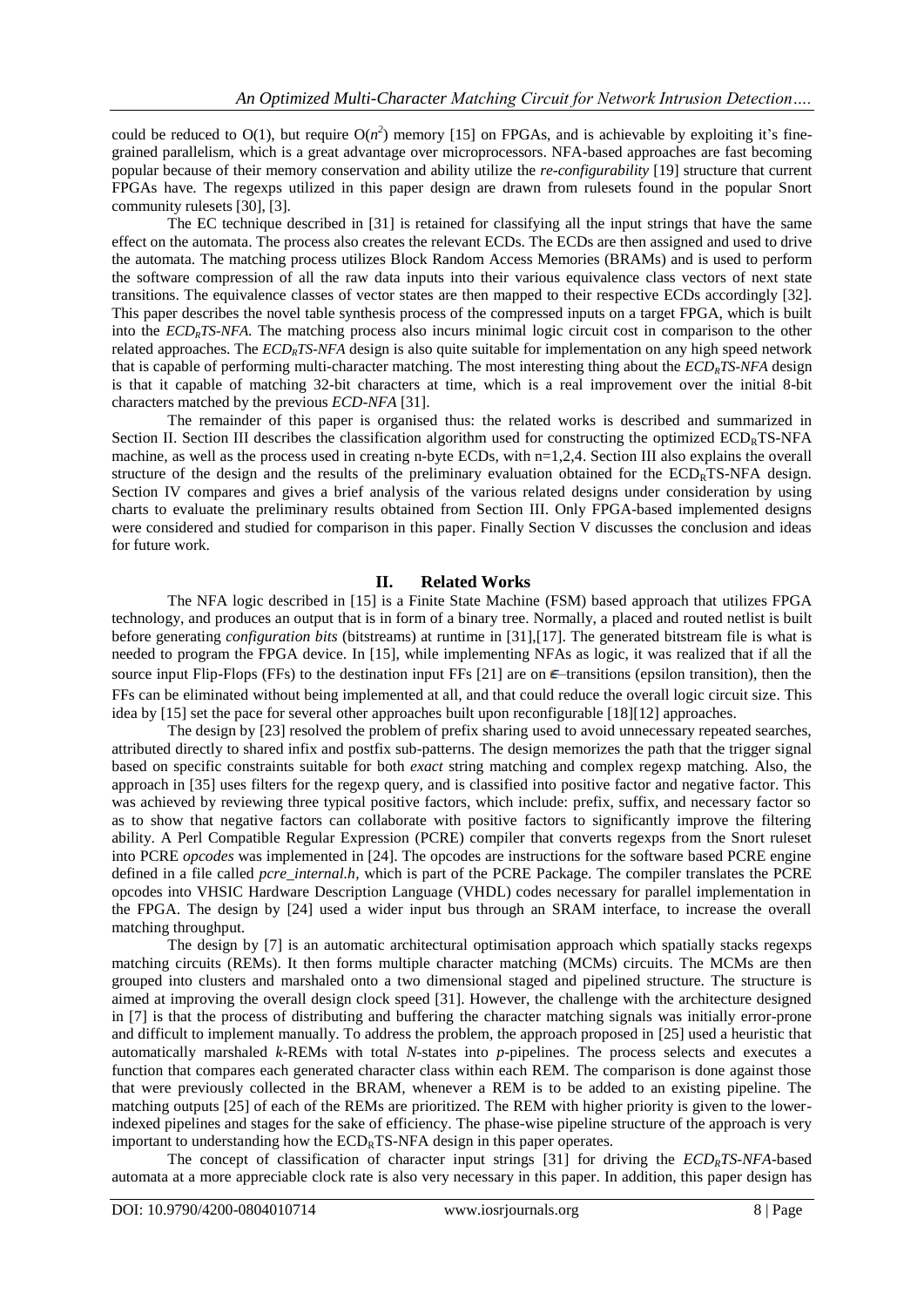further reduced the number of BRAMs used for storing ECDs. Also, the function generators also termed look-up tables (LUTs) were synthesized to ease the translation of inputs for matching patterns of attacks [\[32\].](#page-7-1) This unique form of direct table synthesis technique, synthesizes the memory blocks into pure logic using only LUTs used for translating 2-byte and 4-byte tables of ECDs. Furthermore, the designs in [\[26\],](#page-7-9) [\[27\],](#page-7-10) [\[28\]](#page-7-11) and [\[22\]](#page-6-20) utilized a similar concept but implemented it for a DFA approach instead. The ECDRTS-NFA design like the ones in [\[32\]](#page-7-1) and [\[28\]](#page-7-11) takes a given number of regexps and generates the equivalent VHDL codes. The generated VHDL codes are essential for easing re-the configuration process of the design. Although, the higher number of characters (32-bits) consumed by  $ECD_RTS-NFA$  machine has increased the throughput of matching, it was achieved at the cost of lower operational clock speed, which is a trade-off in such approaches.

# **III. The ECDRTS-NFA Classification Algorithm**

\_\_\_\_\_\_\_\_\_\_\_\_\_\_\_\_\_\_\_\_\_\_\_\_\_\_\_\_\_\_\_\_\_\_\_\_\_\_\_\_\_\_\_\_\_\_\_\_\_\_\_\_\_\_\_\_\_\_\_\_\_\_\_\_\_\_\_\_\_\_\_\_\_\_\_\_\_\_\_\_\_\_\_\_\_\_\_\_

<span id="page-2-0"></span>The concept of equivalence classification can best be understood based on the definitions discussed in [\[29\]](#page-7-12) and detailed in [\[31\].](#page-7-2) The Algorithm 1 discussed in [\[31\]](#page-7-2) has been modified such that the *m-character* class of next state vectors, where  $0 < m < 1$  is increased to  $0 < m < 4$  to produce n-ECDs. Algorithm 2 and Figure 1, further describes the unique process of synthesizing memory into pure logic as LUTs.

#### **Algorithm 1:** Construction of an *n-ECD* vectors of next states [\[31\]](#page-7-2)

#### **\_\_\_\_\_\_\_\_\_\_\_\_\_\_\_\_\_\_\_\_\_\_\_\_\_\_\_\_\_\_\_\_\_\_\_\_\_\_\_\_\_\_\_\_\_\_\_\_\_\_\_\_\_\_\_\_\_\_\_\_\_\_\_\_\_\_\_\_\_\_\_\_\_\_\_\_\_\_\_\_\_\_\_\_\_\_\_\_ INPUT:** An *n-state, m-character class* ECDs. The input state is *s.*

**OUTPUT:** An *n-state ECD-NFA* with the associated *multi-byte* table of *compressed* ECDs.

**BEGIN**

<span id="page-2-2"></span>i. Read and parse the regexps to be constructed into the equivalent  $ECD<sub>R</sub>TS-NFA$ .

- ii. For  $\forall i \leq n$ , where  $i = 0,1,2,3,...n-1$ , and *n* is the total number of states in the NFA. If the transition (link) from state  $s_i$  is a self-transition from state  $s_i$  to itself upon consuming a non-empty character, remove all such self-transitions
- iii. For  $\forall i \leq n, j \leq n$  and  $k \leq n$ , if the output of state  $s_i$  connects to the state inputs of some state  $s_j$  upon consuming an empty string  $(\epsilon)$ , remove all such transitions  $t_{i,j}$  linking state  $s_i$  to  $s_j$ . Create a new transition that connects state  $s_i$  to states  $s_j$  and  $s_k$  where  $s_k > s_j$  on a non-empty input.
- <span id="page-2-1"></span>iv. For  $\forall i \leq n, j \leq n$  and for each transition  $t_{i,j}$  from a state  $s_i$  to a state  $s_j$ , scan through. Store all next states transited to on the same input, into a set of next states. Store all the different sets of next states into a single vector of sets of next states and assign a single input character class descriptor to them.
- <span id="page-2-3"></span>v. Assign to each classified inputs created in [\(iv\)](#page-2-1) ECDs, which are the class descriptors. The ECDs now represent the sets of vectors of next states for all character classes that trigger transitions from a state *s<sup>i</sup>* to a state  $s_i$ , where  $i < n, j < n$ .
- <span id="page-2-4"></span>vi. Repeat steps [\(i\)](#page-2-2) - [\(v\)](#page-2-3) for  $\forall s_i$ ,  $i < n$  and store all the sets of vectors of next states in a list of state vectors for states  $s_i$  in the  $\text{ECD}_R$ TS-NFA.
- <span id="page-2-5"></span>vii. Once step [\(vi\)](#page-2-4) is completed, the process of building the compressed table of ECDs begins. The process first performs the cross product computation of any two sets of vectors of next states  $v_i$  and  $v_j \forall i \le n, j \le n$ contained within the list of state vectors stored in [\(vi\)](#page-2-4). Subsequently, all the similar vectors are merged to become a single vector. Recursively performing step [\(vi\)](#page-2-4) – [\(vii\)](#page-2-5) generates a 4-byte table of ECDs two 2byte tables.
- <span id="page-2-6"></span>viii. Finally, exit the process after step [\(vii\)](#page-2-6) and generate the VHDL file for the  $ECD<sub>R</sub>TS-NFA$ . The file is then uploaded to the XST VHDL synthesis tool for synthesis and implementation.

## **END**

## **A. ECDRTS-NFA Circuit Block**

The design classification algorithm was described in [\[31\]](#page-7-2) in more detail. The algorithm generates the required inputs (ECDs) using Algorithm 1 which constructs vector of next states. The vectors of next states were formed and classified accordingly into 1-byte ECDs, 2-byte ECDs and 4-byte ECDs. For instance, the cross product between ECD 0 x ECD  $1 = 3$ , causes the automata to transit to state 3 from state 1 on ECD input of 1 as seen in in the transition Table 1. Also, the cross product between ECD 1 x ECD 2 = ECD (1x2) = 4 as seen in in the transition Table 2 reflects the cross product between ECD  $(1x2) = 4$ . By recursively running the process again as explained in step (viii) of Algorithm 1 and merging the various state vectors seen in Table 2, the 4-byte ECDs are created as seen in Table 3 [\[31\].](#page-7-2)

The ECDs in Tables 2 and 3 are then used to perform the table look up operation, which maps the 2-byte ECDs to 4-byte ECDs [\[31\].](#page-7-2) The vector of next states that were converted into the ECDs in Tables 2 and 3 were actually formed from the regexp " $/(a|b)* (cd)$ " and the process has been discussed in [\[31\].](#page-7-2) The tables are then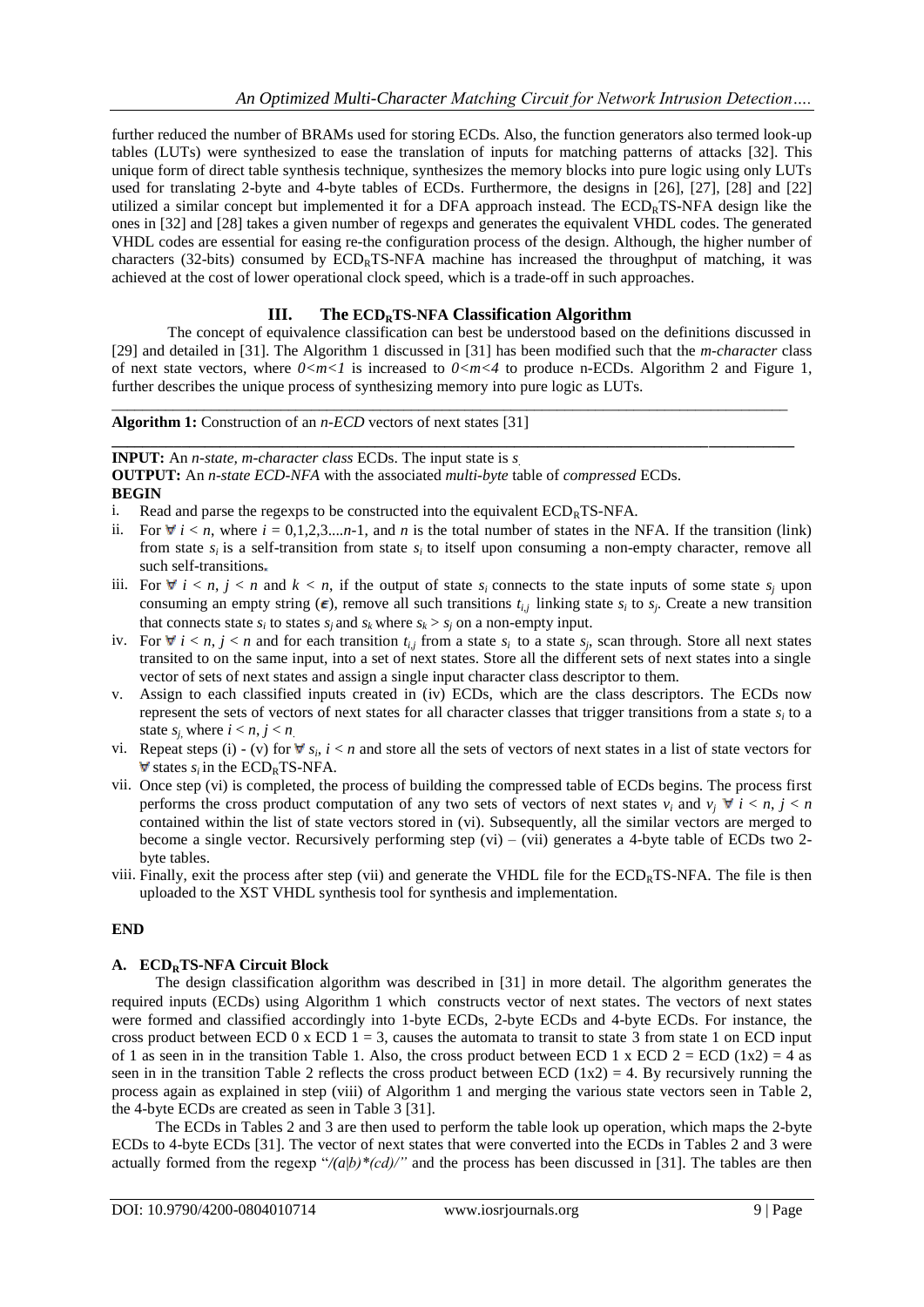synthesized respectively into logic using the Algorithm 2. The rows and column entries represent the ECD inputs that transit to the next states of the  $ECD<sub>R</sub>TS-NFA$  matching machine.

| <b>State</b> | ECD(0x0) | ECD(0x1) | ECD(0x2) | ECD(0x3) |
|--------------|----------|----------|----------|----------|
| 0            | 0,1,2    | 0,1,2,3  | 0,1,2    | 0,1,2    |
|              |          |          |          |          |
|              |          |          |          |          |
|              |          |          |          |          |
|              |          |          |          |          |

Table 1: ECD 0 cross product of itself and those of ECD  $(1, 2 \text{ and } 3)$ .

**Table 2**: Table of the 2-byte state vectors of four columns merged to form 6 new ECD columns of inputs

| <b>State</b> | ECD0  |         | ECD1   ECD2   ECD3   ECD4 |         |         | ECD <sub>5</sub> |
|--------------|-------|---------|---------------------------|---------|---------|------------------|
| 0            | 0,1,2 | 0,1,2,3 | 0,1,2                     | 0,1,2,3 | 0,1,2,4 | 0,1,2,4          |
|              | 1.2   |         |                           |         |         |                  |
|              |       |         |                           |         |         |                  |
|              |       |         |                           |         |         |                  |
|              |       |         |                           |         |         |                  |

**Table 3**: 4-byte table of compressed ECDs

|                  | ECD <sub>0</sub> | ECD <sub>1</sub> | ECD <sub>2</sub> | ECD <sub>3</sub> | ECD <sub>4</sub> |
|------------------|------------------|------------------|------------------|------------------|------------------|
| ECD <sub>0</sub> |                  |                  |                  |                  |                  |
| ECD <sub>1</sub> |                  |                  |                  |                  |                  |
| ECD <sub>2</sub> |                  |                  |                  |                  |                  |
| ECD <sub>3</sub> |                  |                  |                  |                  |                  |
| ECD <sub>4</sub> |                  |                  |                  |                  |                  |

#### **B. The Unique Table Synthesis Compression Process**

The software parser described in [\[31\]](#page-7-2) creates blocks of 4-byte matching circuits used for matching regexps at once [\[32\].](#page-7-1) Furthermore, *4*-bytes of character inputs are fetched from the BRAMs in Figure 2. The ECD inputs are then used to look-up the equivalent ECDs fetched from the BRAM blocks. The newer compression technique used in the design ensures that the generated ECDs do not grow beyond 128 in number. As such, the process ensures that only 7-bits are needed for compressing each streaming character. This explains why 32-bits enter the BRAM blocks, but only 28-bit value equivalent of the ECD inputs is required as seen in Figure 2. The table of ECDs are then translated into pure logic circuits. The translation module releases an output of compressed <128 bit vector, with each bit position in the vector representing each of the matched 128 ECDs fetched from the BRAM block as seen in Figure 1. The module ensures that the uniquely synthesized table consumes minimal LUTs and other required logic circuits such as Flip-Flops, Multiplexers etc.

\_\_\_\_\_\_\_\_\_\_\_\_\_\_\_\_\_\_\_\_\_\_\_\_\_\_\_\_\_\_\_\_\_\_\_\_\_\_\_\_\_\_\_\_\_\_\_\_\_\_\_\_\_\_\_\_\_\_\_\_\_\_\_\_\_\_\_\_\_\_\_\_\_\_\_\_\_\_\_\_\_\_\_\_\_\_\_\_\_\_

\_\_\_\_\_\_\_\_\_\_\_\_\_\_\_\_\_\_\_\_\_\_\_\_\_\_\_\_\_\_\_\_\_\_\_\_\_\_\_\_\_\_\_\_\_\_\_\_\_\_\_\_\_\_\_\_\_\_\_\_\_\_\_\_\_\_\_\_\_\_\_\_\_\_\_\_\_\_\_\_\_\_\_\_\_\_\_\_\_\_

**Algorithm 2**: Hardware synthesis process for the compressed *n-*byte ECDs [\[32\].](#page-7-1)

**INPUT:** An *k x k* table of *n-*byte ECD inputs and a 28-bit input from the 2x36kBRAM block described in, where  $n = 2$  and 4, and  $k > 1$ .

**OUTPUT:** A <128-bit vector of compressed ECDs.

**BEGIN**

- i. Read the 28-bit inputs from the 2x36kBRAM and the *k x k* tables of *n*-byte ECDs.
- ii. Create the relevant 2-dimensional arrays converted into signal variables and initialize the same to contain the associated 2-byte and 4-byte tables of compressed ECDs.
- iii. Compute and process the sub-linear table-look up operations to generate the relevant < 128-bit vector of outputs. Each bit position of the output bit vector represents an equivalent ECD value.
- iv. Initialize the tables of 2-byte and 4-byte tables of compressed ECDs. Assign the 1-bit value of "1" to the output variable.

**END**.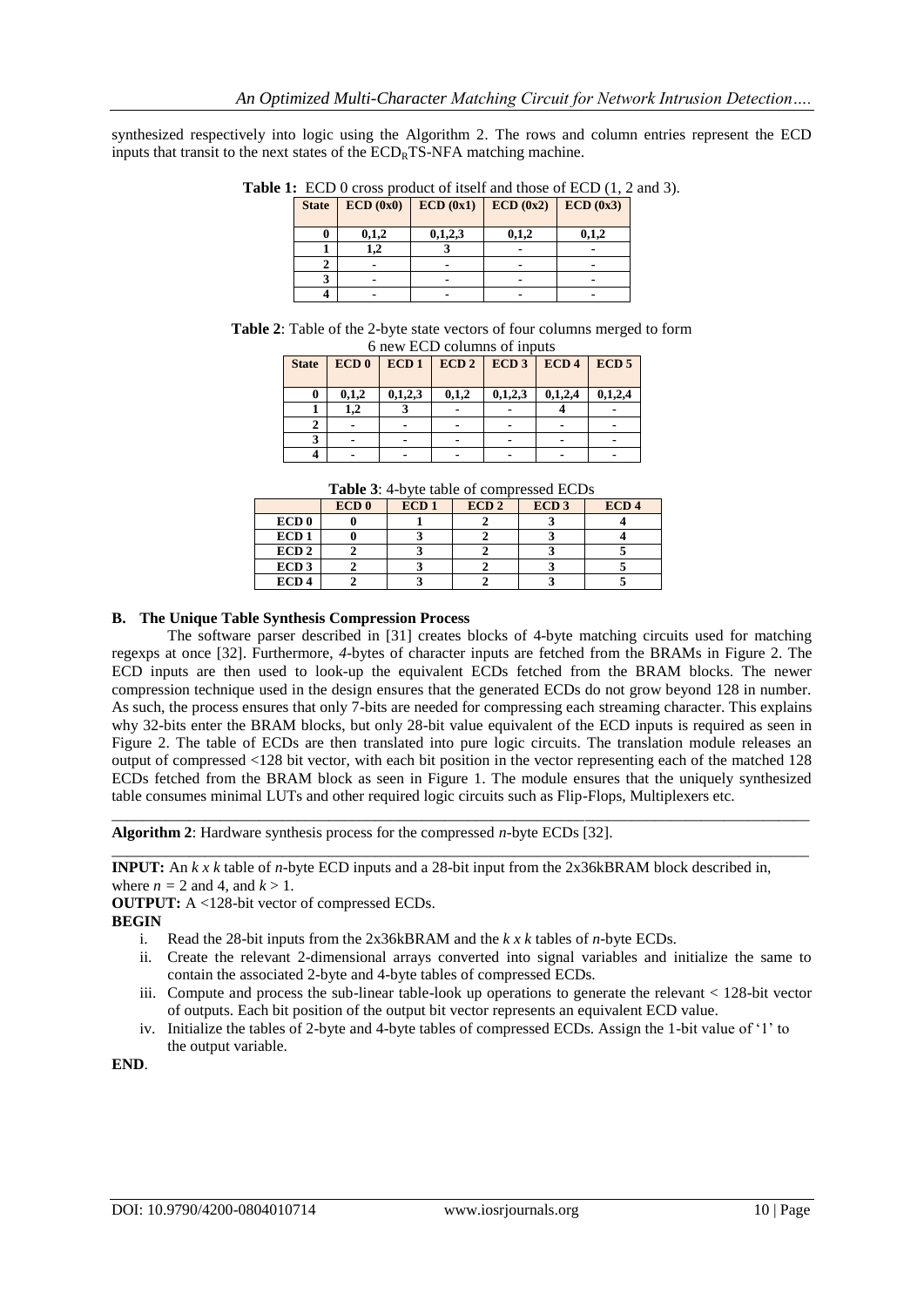

**Figure 2**: Four 256x8-bit table of ECDs for Mem(0-3)(0) memory blocks,

## **C. Evaluation**

The  $ECD<sub>R</sub>TS-NFA$  design was also implemented using the Xilinx Vixtex-6 device synthesis tool [\[31\],](#page-7-2) [\[32\].](#page-7-1) The design requires only  $O(n)$  storage space for the ECDs and  $O(n^2m)$  time to process each of the ECDs extracted from each given regexp. It also takes only O(*nm*) time to search through *n* patterns with text of length *m*. A data bus width of 7-bits is used to compute the throughput measured in Gigabits per second (Gbps). As stated earlier on in [\[31\]](#page-7-2) and [\[32\],](#page-7-1) creating a design that generates high throughput while incurring minimal logic circuit remains a challenge to many similar pattern matching designs. The formula for computing the design throughput is the same as the one used in [\[31\]](#page-7-2) and [\[32\].](#page-7-1) The compared design approaches are represented by the column heading *design* in Table 4. The *clock speed* (MHz) is the maximum clock frequency attained by each design. The *throughput,* which is the rate at which 4-byte characters are matched per clock cycle, is measured in Gigabits per second (Gbps). The data bus width is 32-bit wide, and the product of the clock rate (MHz) and the data bus width (32-bits) divided by 1024 bits produces the throughput of matching in Gbps. It is the rate at which some workload is achieved.

# **IV. Discussion**

<span id="page-4-0"></span>Looking at the various designs in Table 1, it can be observed that the compared approaches are 4-byte character matching designs. Each of result graphs in this section represent the relationship between the various design clock speeds and their respective design throughput. Figure 3 shows how the various designs compare against each other's throughput (Gbps) of matching. The figure shows that the  $ECD_RTS-NFA$  design throughput is about 3.35% higher than the next highest throughput value reported in [\[20\].](#page-6-21) The design throughput is also about 54.54% higher than the least reported throughput value reported by [\[37\].](#page-7-13) Also, Figure 4 show that the clock speed of the ECD<sub>R</sub>TS-NFA design is about 6.21% better than the next highest clock speed reported in [\[20\].](#page-6-21) It is also about 54.57% better than the least reported Clock Speed reported by [\[37\].](#page-7-13) This shows that the  $ECD<sub>R</sub>TS-NFA$  design holds some promise especially for the future of Intrusion Detection Systems. The results from Table 1 were used to generate the two graphs as seen in Figures 3 and 4.

## i. **Table of Results**

.

DOI: 10.9790/4200-0804010714 www.iosrjournals.org 11 | Page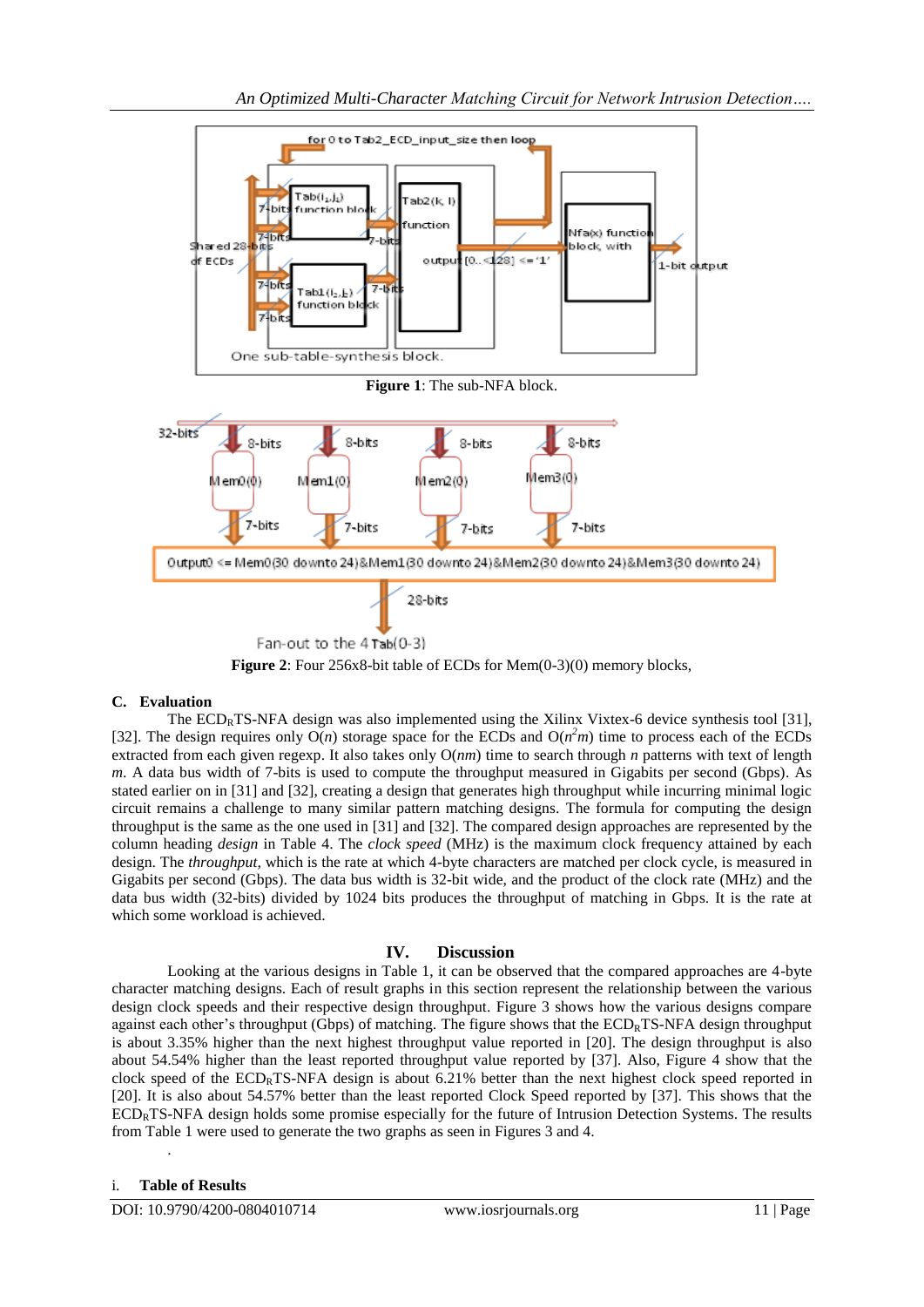| <b>Design Approach</b>         | Input                    | <b>MHz</b> | <b>Throughput</b> |
|--------------------------------|--------------------------|------------|-------------------|
|                                |                          |            |                   |
| ECD <sub>p</sub> TS-NFA        | 4                        | 385.78     | 12.34             |
| Brodie, Taylor and Cytron [26] | $\overline{4}$           | 133.00     | 4.26              |
| Sourdis and Pnevmatikatos [36] | 4                        | 303.00     | 9.71              |
| Yamagaki, Sidhu and            | $\overline{4}$           | 113.40     | 3.63              |
| Kamiya [37]                    |                          |            |                   |
| Sutton [38]                    | $\overline{4}$           | 317.19     | 10.15             |
| Clark and Schimmel [39]        | 4                        | 218.90     | 7.00              |
| Yang, Jiang and Prasanna [7]   | 4                        | 233.13     | 7.46              |
| Yang and Prasanna [25]         | $\overline{4}$           | 300.00     | 9.60              |
| Yang and Prasanna [41]a.       | $\overline{4}$           | 198.6      | 6.36              |
| Yang and Prasanna [41]b.       | $\overline{\mathcal{A}}$ | 166.7      | 5.33              |
| Ganegedara, Yang and           | $\overline{4}$           | 202.90     | 6.50              |
| Prasanna [40]                  |                          |            |                   |
| Singapura et al. [20]          | 4                        | 340.63     | 11.54             |

**Table 1:** Table of Design Results [\[7\].](#page-6-19)

# ii. **Chart for the Throughput of matching**



**Figure 3:** Various designs against their clock speeds (MHz).

# iii. **Chart for the Clock Speeds**



**Figure 4:** Various designs against their throughput (Gbps).

## **V. Conclusion**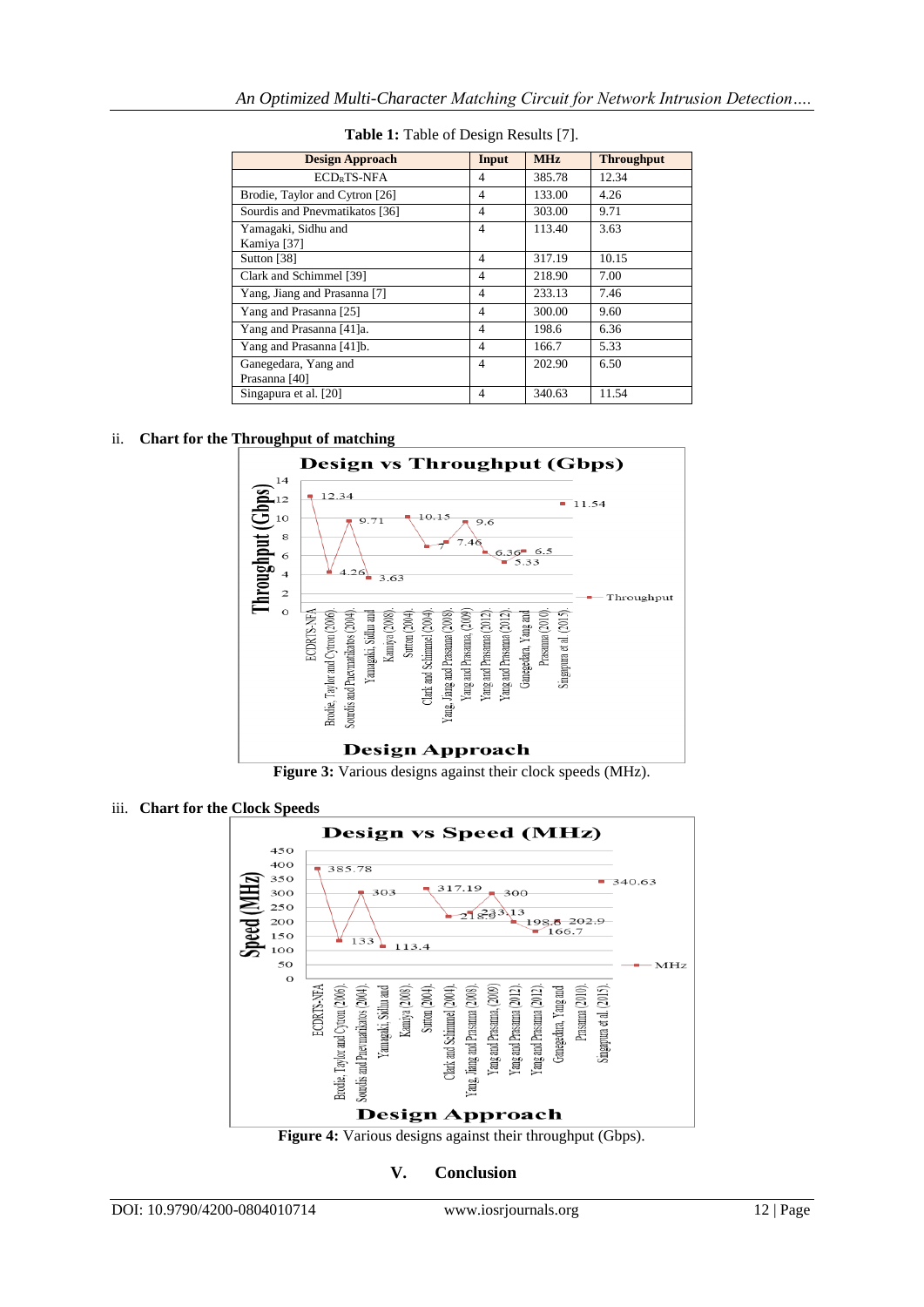The result as indicated in Figures 3 and 4 show some promise for the  $ECD<sub>R</sub>TS-NFA$  approach. The earlier challenge regarding the amount of time taken to synthesize and placed and routed (PAR) in the ECD-NFA design  $[32]$  has been addressed by the  $ECD_RTS-NFA$  approach. Furthermore, research is still on-going to extend this work, by creating a multi-byte quadruple parallel matching engine version of the  $ECD<sub>R</sub>TS-NFA$ design. The proposed quadruple engine will be able to contain and convert more complex regular expression patterns in such a way that it can fully take advantage of the parallelism provided by FPGAs. The  $ECD<sub>R</sub>TS-NFA$ design was written and implemented using the Java programming language for the software parsing process. It was then fully synthesized and PAR on a Xilinx FPGA Virtex-6 device synthesis tool for the hardware phase. This s the same process described in the design process for the ECD-NF[A \[31\].](#page-7-2)

For the future work, there is work in progress to scale-up the number of the proposed matching engines to about 10, with each sub-Engine containing 4 parallel engines. Furthermore, with the already optimized memory arrangement and design described in [\[32\],](#page-7-1) the scaling process for the  $ECD<sub>R</sub>TS-NFA$  should take advantage of the improved memory utilization. It is also hoped that, the scaling process will also improve the Throughput Efficiency (TE) of the design, which is another factor that is continuously been considered in such areas of research. The TE is used to determine the amount of logic resources consumed by related designs, besides just trying to the improve clock speed and throughput of matching.

#### **Acknowledgements**

I once more acknowledge the contributions and support of Gerald Tripp towards the success of this continued research work. I also acknowledge the use of the Xilinx ISE Proprietary Project Navigator application version P.49d, volume 14.4 (nt64) which is bundled with the Xilinx Synthesis Tool (XST).

#### **References**

- <span id="page-6-0"></span>[1]. J. Aycock, *Computer Viruses and Malware.* USA: Springer, 2006.
- <span id="page-6-1"></span>[2]. P. Piyachon and Y. Luo, "Compact state machines for high performance pattern matching, in *Proceedings of the 44th Annual Conference on Design Automation - DAC '07,* 2007, pp. 493-496.
- <span id="page-6-2"></span>[3]. M. Roesch, Snort - lightweight intrusion detection for networks, in *Proceedings of the 13th USENIX Conference on System Administration, LISA'99,* 1999, pp. 229-238.
- <span id="page-6-4"></span>[4]. (24 July 2013). *Bro.* Available: http://www.bro.org/download/index.html
- <span id="page-6-5"></span>[5]. (24 July 2013). *IOS Intrusion Prevention System Deployment Guide.* [[Cisco IOS Intrusion Prevention System (IPS)] - Cisco Systems]. Available:

[http://www.cisco.com/en/US/prod/collateral/iosswrel/ps6537/ps6586/ps6634/prod\\_white\\_paper0900aecd8062acfb.html.](http://www.cisco.com/en/US/prod/collateral/iosswrel/ps6537/ps6586/ps6634/prod_white_paper0900aecd8062acfb.html)

- <span id="page-6-6"></span>[6]. M. Becchi and P. Crowley, A hybrid finite automaton for practical deep packet inspection. in *Proceedings of the 2007 ACM CoNEXT Conference on - CoNEXT '07,* 2007b, pp. 1.
- <span id="page-6-19"></span>[7]. Y. E. Yang, W. Jiang and V. K. Prasanna, "Compact architecture for high-throughput regular expression matching on FPGA." in *Proceedings of the 4th ACM/IEEE Symposium on Architectures for Networking and Communications Systems - ANCS '08,* 2008, pp. 30-39.
- <span id="page-6-7"></span>[8]. T. R. Bednar, P. H. Buffet, R. J. Darden, S. W. Gould and P. S. Zuchowski, "Issues and strategies for the physical design of systemon-a-chip ASICs " *IBM Journal of Research and Development,* vol. 46, pp. 661-674, 2002.
- <span id="page-6-8"></span>[9]. G. Vasiliadis, S. Antonatos, M. Polychronakis, E. P. Markatos and S. Ioannidis, "Gnort: High Performance Network Intrusion Detection Using Graphics Processors." *Recent Advances in Intrusion Detection,* vol. 5230, pp. 116-134, 2008.
- <span id="page-6-9"></span>[10]. G. Vasiliadis, M. Polychronakis, S. Antonatos, E. P. Markatos and S. Ioannidis, "Regular Expression Matching on Graphics Hardware for Intrusion Detection." *Recent Advances in Intrusion Detection,* vol. 5758, pp. 265-283, 2009.
- <span id="page-6-10"></span>[11]. C. R. Clark and D. E. Schimmel, "Scalable pattern matching for high speed networks." in *12th Annual IEEE Symposium on Field-Programmable Custom Computing Machines,* 2004, pp. 249-257.
- <span id="page-6-11"></span>[12]. H. Wang, S. Pu, G. Knezek and J. Liu, "A modular NFA architecture for regular expression matching." in *Proceedings of the 18th Annual ACM/SIGDA International Symposium on Field Programmable Gate Arrays - FPGA '10,* 2010, pp. 209-218.
- <span id="page-6-12"></span>[13]. W. Jiang and V. K. Prasanna, "Field-split parallel architecture for high performance multi-match packet classification using FPGAs." in *Proceedings of the Twenty-First Annual Symposium on Parallelism in Algorithms and Architectures - SPAA '09,* 2009, pp. 188-196.
- <span id="page-6-13"></span>[14]. T. T. Hieu, T. N. Thinh, T. H. Vu and S. Tomiyama, "Optimization of regular expression processing circuits for NIDS on FPGA." in *2011 Second International Conference on Networking and Computing.* 2011, pp. 105-112.
- <span id="page-6-14"></span>[15]. R. Sidhu and V. K. Prasanna, "Fast regular expression matching using FPGAs." in Proceeding FCCM '01 Proceedings of the the 9th Annual IEEE Symposium on Field-Programmable Custom Computing Machines, 2001, pp. 227-238.
- <span id="page-6-3"></span>[16]. J. E. Hopcroft, R. Motwani and J. D. Ullman, "*Introduction to Automa Theory, Languages and Computation*"*.* Boston, USA: Addison-Wesley, 2001.
- <span id="page-6-16"></span>[17]. R. Wain, I. Bush, M. Guest, M. Deegan, I. Kozin and C. Kitchen, "An overview of FPGA programming." vol. 1, pp. 4-5, 2006.<br>[18]. B. L. Hutchings, R. Franklin and D. Carver, "Assisting network intrusion detection with
- <span id="page-6-18"></span>[18]. B. L. Hutchings, R. Franklin and D. Carver, "Assisting network intrusion detection with reconfigurable hardware." in *Proceedings. 10th Annual IEEE Symposium on Field-Programmable Custom Computing Machines.* 2002, pp. 111-120.
- <span id="page-6-15"></span>[19]. P. Bellows and B. L. Hutchings, "JHDL-an HDL for reconfigurable systems." in *Proceeding FCCM '98 Proceedings of the IEEE Symposium on FPGAs for Custom Computing Machines,* 1998, pp. 175-184.
- [20]. S. G. Singapura et al., "FPGA Based Accelerator for Pattern Matching in YARA Framework". Technical Report.
- <span id="page-6-21"></span> Computer Engineering Technical Report. Los Angeles, CA, USA: Computer Engineering, Ming Hsieh Department of Electrical Engineering-Systems. Report number: CENG-2015-05, 2015, pp. 1-10.
- <span id="page-6-17"></span>[21]. L. D. Perry, "*Programming by Example*"*.* New York City: McGraw-Hill, 2002.
- <span id="page-6-20"></span>[22]. G. Tripp, "A Parallel "String Matching Engine" for use in High Speed Network Intrusion Detection Systems ", *Journal in Computer Virology,* vol. 2, pp. 21-34, 2006.